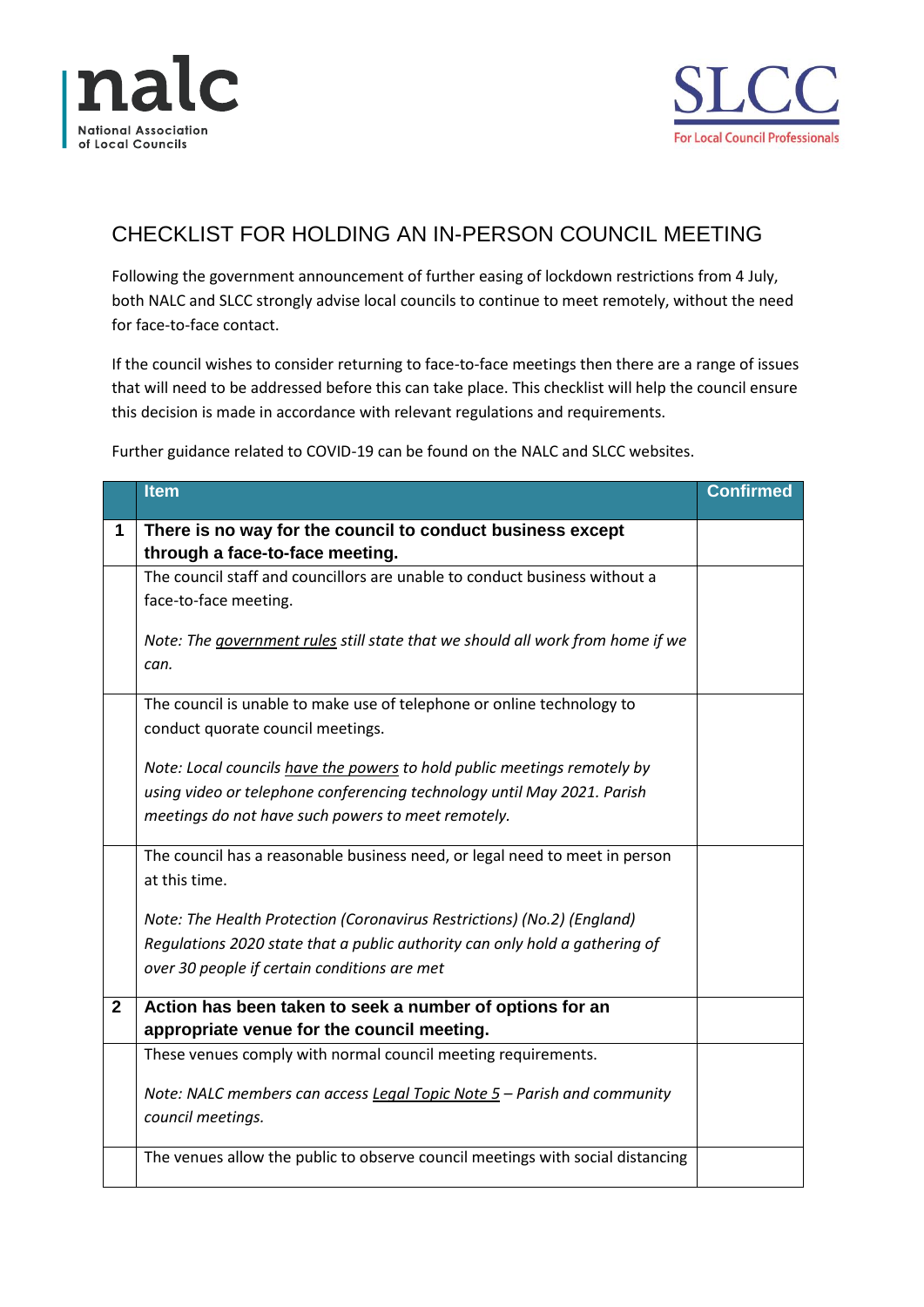



|   | without placing restrictions on the number attending.                                        |  |
|---|----------------------------------------------------------------------------------------------|--|
|   | The venues conform with the government guidance for multi-purpose                            |  |
|   | community facilities and for council buildings.                                              |  |
|   |                                                                                              |  |
|   | If the venue is not owned/managed by the council the owners have been                        |  |
|   | asked for their risk assessment and what actions they are taking to reduce                   |  |
|   | risk.                                                                                        |  |
|   |                                                                                              |  |
| 3 | There is a potential venue the council can use in compliance with<br>the above requirements. |  |
|   |                                                                                              |  |
| 4 | The council understands and is acting in compliance with 'safer                              |  |
|   | workplaces' guidance.                                                                        |  |
| 5 | The council has checked if there are councillors or staff that will                          |  |
|   | be unable to attend face-to-face meetings due to health, disability                          |  |
|   | or other reasons.                                                                            |  |
|   | The council has considered how it will make reasonable adjustments to allow                  |  |
|   | individuals with disabilities or other needs to take part in the meeting.                    |  |
|   | The council has considered a hybrid approach to meetings.                                    |  |
| 6 | A risk assessment has been conducted.                                                        |  |
|   |                                                                                              |  |
|   | Consideration has been taken towards what the council can do to reduce risk                  |  |
|   | to councillors, staff and public including:                                                  |  |
|   | Providing hand sanitiser to those entering the meeting room and making<br>٠                  |  |
|   | sure hand sanitiser is readily available in the room itself.                                 |  |
|   | Staggering arrival times for staff, councillors and members of the public.<br>٠              |  |
|   | Ensuring seating is placed at least 2-metre apart.                                           |  |
|   | Asking people to wear face masks.                                                            |  |
|   | Holding paperless meetings.                                                                  |  |
|   |                                                                                              |  |
|   | If papers are provided, people should be discouraged from sharing with                       |  |
|   | others and asked to take the papers with them at the end of the meeting                      |  |
|   | to minimise how many people handle the papers.                                               |  |
|   | Arranging seating so people are not facing each other directly.                              |  |
|   | Choosing a venue with good air flow, including opening windows and                           |  |
|   | doors where possible                                                                         |  |
|   | Note: The Health Protection (Coronavirus Restrictions) (No.2) (England)                      |  |
|   | Regulations 2020 require that the person responsible for organising the                      |  |
|   | gathering has carried out a risk assessment and the organiser has taken all                  |  |
|   | reasonable measures to limit the risk of transmission taking into account the                |  |
|   |                                                                                              |  |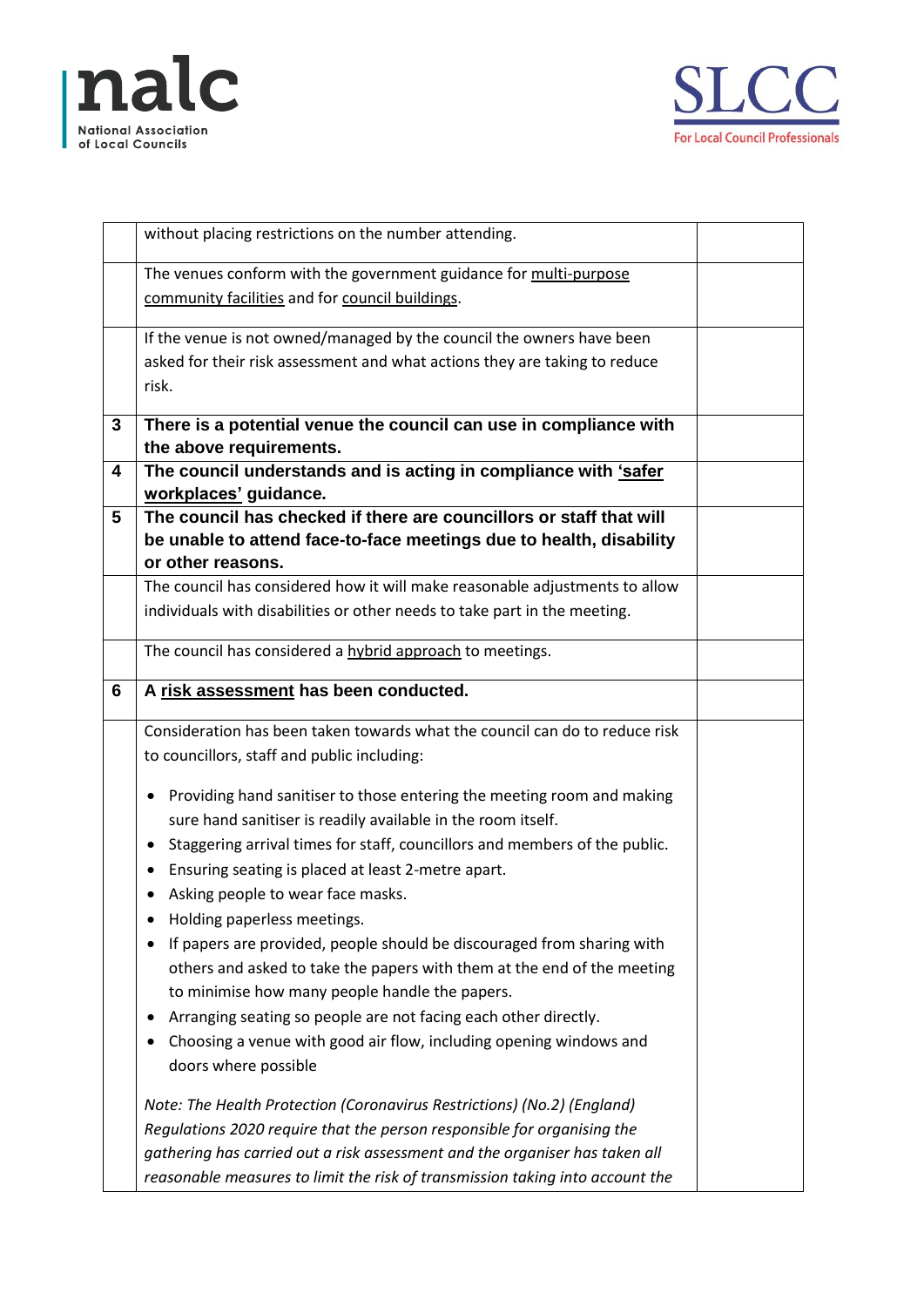



|   | risk assessment.                                                                                                                   |  |
|---|------------------------------------------------------------------------------------------------------------------------------------|--|
|   | The council has decided, based on the risk assessment and with<br>risk management actions that it is safe and appropriate to meet. |  |
| 8 | All risk mitigating actions identified by the risk assessment have<br>taken place.                                                 |  |